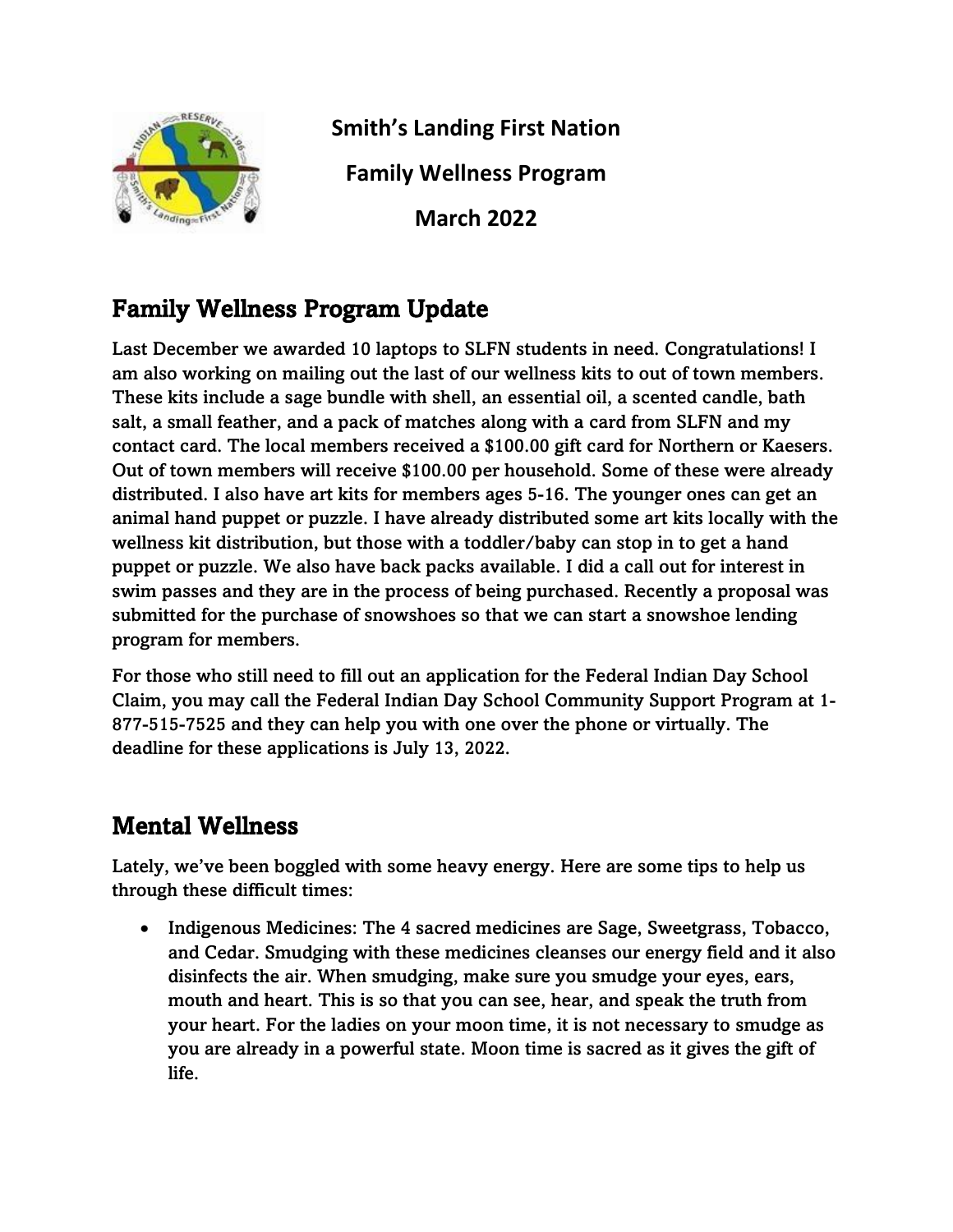- Breathing Techniques: Focusing on your breathing is super important and is often looked over and dismissed. An easy breathing technique is the four square method. It deals with counts of 4 when breathing in, then holding for 4 counts, then exhaling for 4 counts, and holding for 4 counts before breathing in again. This helps bring oxygen to your brain which helps with better decision making skills. Breathing is important because your spirit rides on your breath. We often forget about it when going through stress and some may even hold their breath. Take deep breaths so that you are 'belly breathing'.
- Creativity: Find ways of being creative by doing a project that you enjoy. This can be drawing, painting, coloring, beading, sewing, etc. You can even create your own music, songs, and dance or even decorate a cake. There's many ways of expressing yourself. The act of being creative helps bring your soul out so that you can become more empowered. Do something that is fun. Try new things to see what you might like!
- Healthy Foods: Choose to eat more vegetables and fruits. Choose foods that are grown in the earth and foods that are organic. Healthy foods can help improve gut health which decreases the chance of disease and illness. If you aren't used to eating healthy foods, try incorporating them one at a time. Try new salads and smoothies!
- Exercise: Get your body moving to get your blood flowing. Exercise is great for your body, mind, and spirit. Start an exercise routine or even start small if that's what's best for you. Start by walking a lap around the house or by marching on the spot for 3 minutes. You can even dance while doing the dishes!
- Affirmations: Find the affirmations that work for you, write it down and put it up somewhere you can see it on a daily basis. Use them, not only when in need, but daily so that you can keep that energy and attract more into your life. You can make affirmations for love, confidence, health, success and for help getting through difficult times and even when things are going great in your life. Some examples are:
	- $\circ$  I am loved by my Creator and the entire universe.
	- $\circ$  There is no energy that is stronger than me.
	- $\circ$  All of creation is supporting me in manifesting sacred love.
	- $\circ$  I allow this pain to process through me as this too shall pass.
	- $\circ$  My Creator lines up limitless possibilities for wealth in my life.
	- $\circ$  I am filled with energy and vitality.
	- o The universe provides all the resources I need for this to be blessed.
	- $\circ$  I am blessed beyond belief.
- Visualization: Think of what you want in your life and imagine how it would be when you have it. Visualize your life as if it were already in your life. Visualization also helps you accomplish things and gain skill. Guided